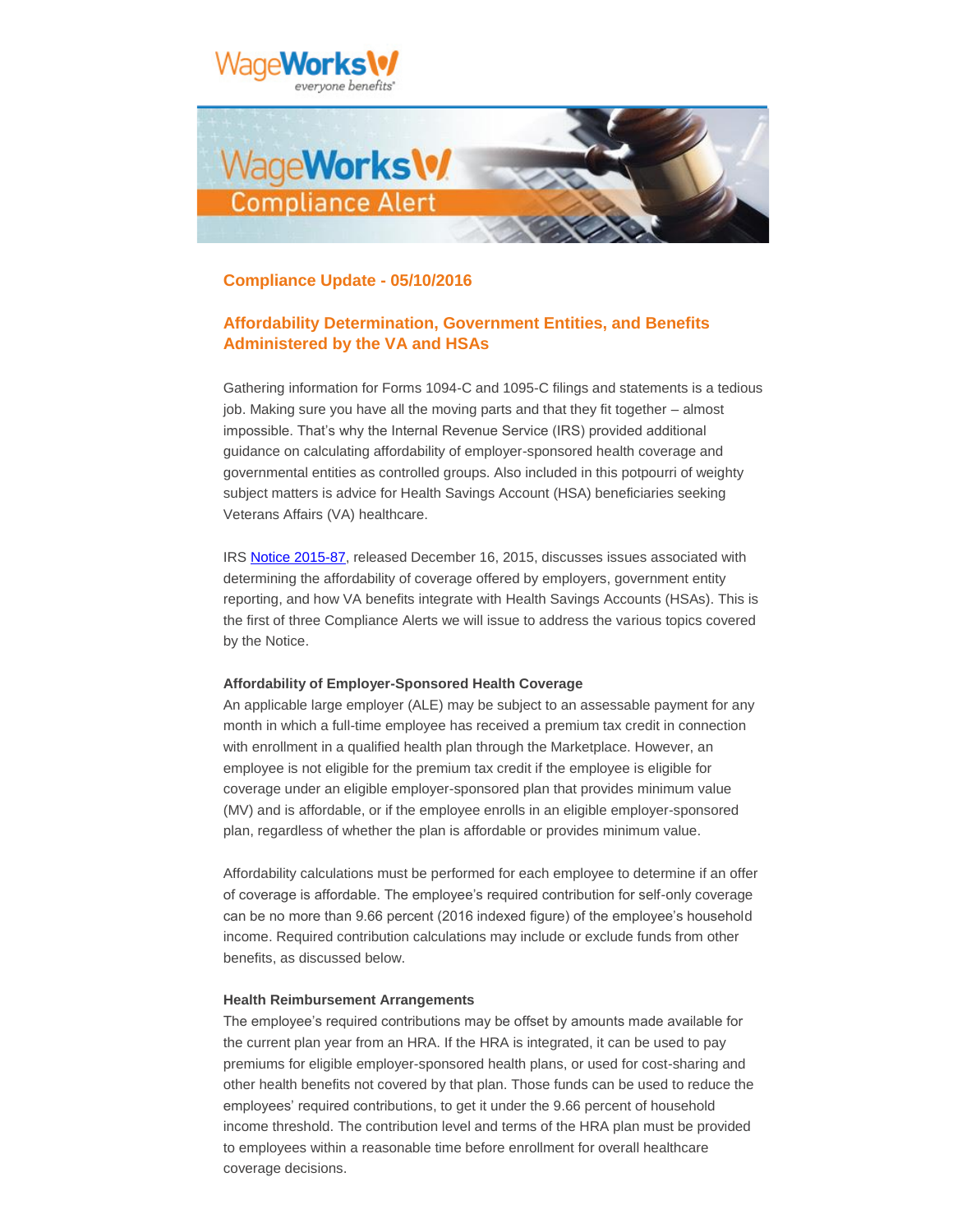Here's an example: Assume employees' contributions to the employer's major medical group health plan is \$200 per month for self-only coverage and the HRA makes \$1,200 available annually for major medical coverage, cost-sharing, or vision and dental expenses. In this example, the \$1,200 annual employer contribution to the HRA reduces employees' required contributions for the major medical plan to \$100. (\$200 –  $($1,200/12)$  = \$100. This is true, whether or not employees use the HRA funds for the employer's major medical coverage.

#### **Flex Credits to a Cafeteria Plan**

Employer flex credits to a cafeteria plan can also offset the affordability calculation if the employee may:

- Not opt out to receive the amount as a taxable benefit;
- Use the amount to pay for minimum essential coverage; and
- Use the amount exclusively to pay for eligible medical care.

If employers' flex credits can be used for other expenses such as daycare, dental, or group-term life insurance, it is not appropriate to assume that the employee would use the flex credits to pay for health coverage. Employees might choose to use employer flex credits for other, non-health benefits. If flex credits are available in cash or for other benefits, then they cannot be used as health benefits and used for reducing employees' obligations for premium payments. However, if an employer's plan is structured, as an example, to provide \$1,200 in medical flex credits and \$500 in nonmedical flex credits, \$100 (\$1,200/12) can be used to reduce the employee's affordability calculation.

#### **Opt Out Employer Payments Count Against Affordability**

Plans that provide funds to employees who decline coverage under an eligible employer-sponsored plan must take into account the amount of the opt out for purposes of determining whether an ALE has made an offer of affordable minimum value coverage and whether employees' required contributions exceed the applicable 9.66 percent (2016) of household income. An opt out plan obligates employees to forgo the opt out amount offered in order to pay for and receive health insurance coverage.

As an example – employees who must reduce their compensation by \$100 per month to pay for employer-provided health coverage have a choice much like employees who receive employer-pay-all health insurance, but who would receive an additional \$100 per month in compensation only if they declined coverage. In either case, the price for obtaining employer-provided health coverage is forgoing \$100 each month in compensation that otherwise would be available to the employees.

An opt out payment has the effect of increasing employees' contributions for health coverage. In the example above, employees choosing health insurance coverage lose the right to an additional \$100 per month in compensation, plus they must pay \$100 per month for the coverage. The net effect? Employees are deemed to pay \$200 per month for healthcare coverage going toward the affordability calculation.

#### **Applicable Large Employers and Controlled Groups**

IRS Regulations do not specifically address the application of controlled groups, common control, or affiliated service groups as they apply to government entities. Therefore, government entities may apply a reasonable, good faith interpretation of the employer aggregation rules for purposes of determining whether they are an ALE and subject to the employer shared responsibility.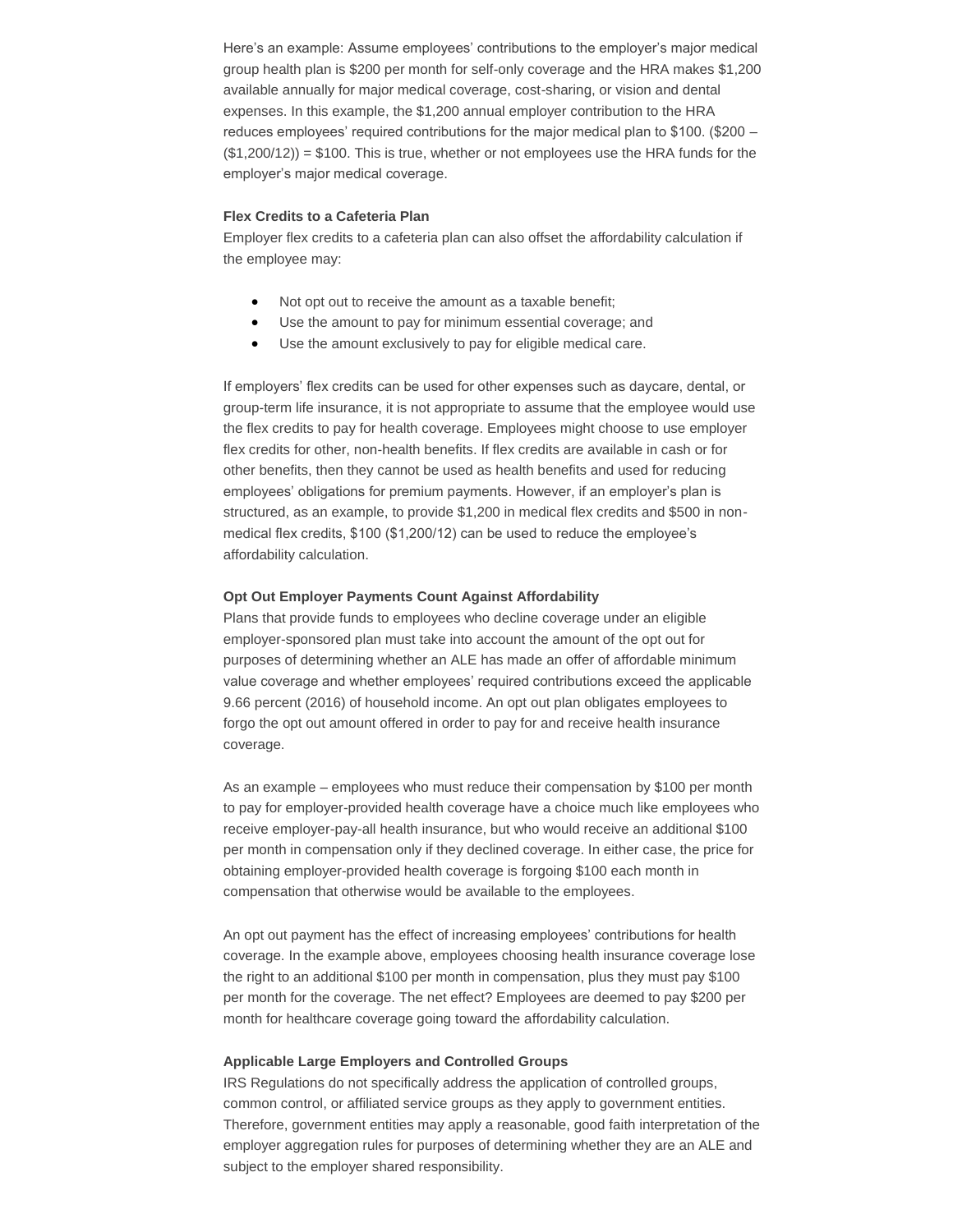In addition, each separate employer entity (not applying any aggregation rules) that is an ALE or provides self-insured health coverage to its employees, must use its own employer identification number (EIN) for purposes of the applicable Form 1094/1095 reporting requirements.

## **Veterans and HSAs**

There has been an on-going discussion surrounding veterans receiving medical benefits from the VA and the resulting ineligibility to contribute to HSAs. This Notice simplifies previous instructions for veterans.

Previously, an individual actually receiving medical benefits from the VA at any time in the previous three months generally was not eligible to contribute to an HSA, unless the medical benefits consisted solely of disregarded coverage or preventive care.

The "Surface Transportation Act" modified the rules further by stating an individual actually receiving medical benefits from the VA is not disallowed from making HSA contributions if the medical benefits consist solely of disregarded coverage, preventive care, or hospital and medical services for service-connected disability. As a practical matter, distinguishing between services at the VA is complex and onerous for veterans. Notice 2015-87 simplifies the modified rules by affirming that any hospital care or medical services received from the VA by a veteran with a disability rating from the VA is considered for service-connected disability. Thus, any veteran with a disability rating and who receives hospital care or medical services from the VA is no longer ineligible from making HSA contributions.

## **Forms 1094/1095 Filings**

It might have been a wild ride for employers sending out their first Forms 1094-C and 1095-C for the 2015 year. Concerns arise about accuracy and completeness, but forms went out the door to the applicable recipients. In a nod to the complexity involved with these filings, the IRS provided limited relief from penalties under IRS Code Sections 6721 and 6722 to ALEs filing Forms 1094-C and 1095-C for 2015.

If ALEs show they exercised good faith efforts to comply with the information reporting requirements and filed a timely return, relief is provided for incorrect returns and statements filed and furnished in 2016 to report offers of coverage in 2015. The relief also includes minimum essential coverage (MEC) filings.

A review of all your employee health and welfare benefits is a key component of determining affordability of coverage offered to employees; which in turn, assures compliance with current ACA reporting requirements.

# **Sincerely, Your Team at WageWorks**



No information contained herein is intended to be legal, accounting or other professional advice. We assume no liability whatsoever in connection with your use or reliance upon this information. This information does not address specific situations. If you have questions about your specific situation, we recommend that you obtain independent professional advice.

**WageWorks** 1100 Park Place 4th Floor San Mateo, CA 94403 [servicenotice@wageworks.com](mailto:servicenotice@wageworks.com)

15494 (5/2016)